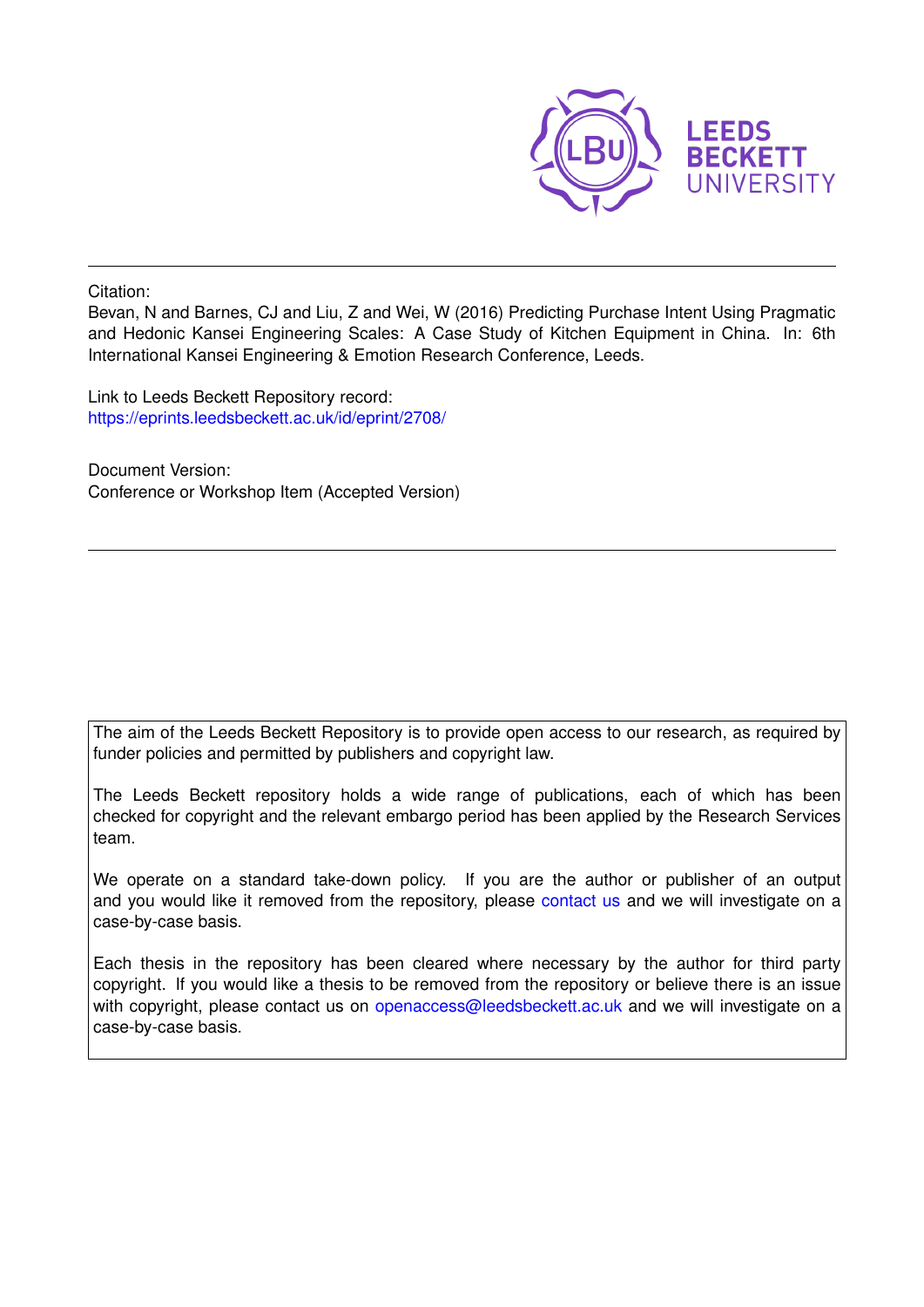# **Predicting Purchase Intent Using Pragmatic and Hedonic Kansei Engineering Scales**

A Case Study of Kitchen Equipment in China

Nigel Bevan<sup>1</sup>, Cathy Barnes<sup>2</sup>, Zhengjie Liu<sup>3</sup>, Weijie Wei<sup>4</sup>

*<sup>1</sup> Professional UX Services, London, UK. mail@nigelbevan.com*

*<sup>2</sup> Leeds Beckett University, Leeds, UK. C.Barnes@leedsbeckett.ac.uk*

*<sup>3</sup> Dalian Maritime University, Dalian, China. liuzhj@dlmu.edu.cn*

*<sup>4</sup> Fotile Kitchen Ware Co., Ltd, Nigbo, China. 517064003@qq.com*

**Abstract:** A Chinese premium kitchen equipment manufacturer was interested in knowing what their consumers liked about their product, and how they could use this to strengthen their market position. They wanted a set of repeatable scales that could be used to both evaluate their own products for future development and to benchmark competitors for sales predictions. To be successful, kitchen equipment should function perfectly, be easy to use and have emotional attributes that appeal to consumers. Kansei Engineering methods have previously been used to support the development of scales to improve the emotional response to such products. However within the Kitchen Equipment industry, there is rarely the time or resource available to implement a full and comprehensive Kansei Engineering analysis within a new product development process. We used a simplified Kansei Engineering process with two notable differences. To develop a set of useful scales we used a mix of hedonic and pragmatic adjectives and we used Kano analysis as a means to systematically reduce the number of adjectives. A factor analysis found four Kansei factors and scales were developed to measure them. The major factor was a Hedonic Scale. The next three factors measured more pragmatic attributes and specifically were: User Interface Quality, Smoke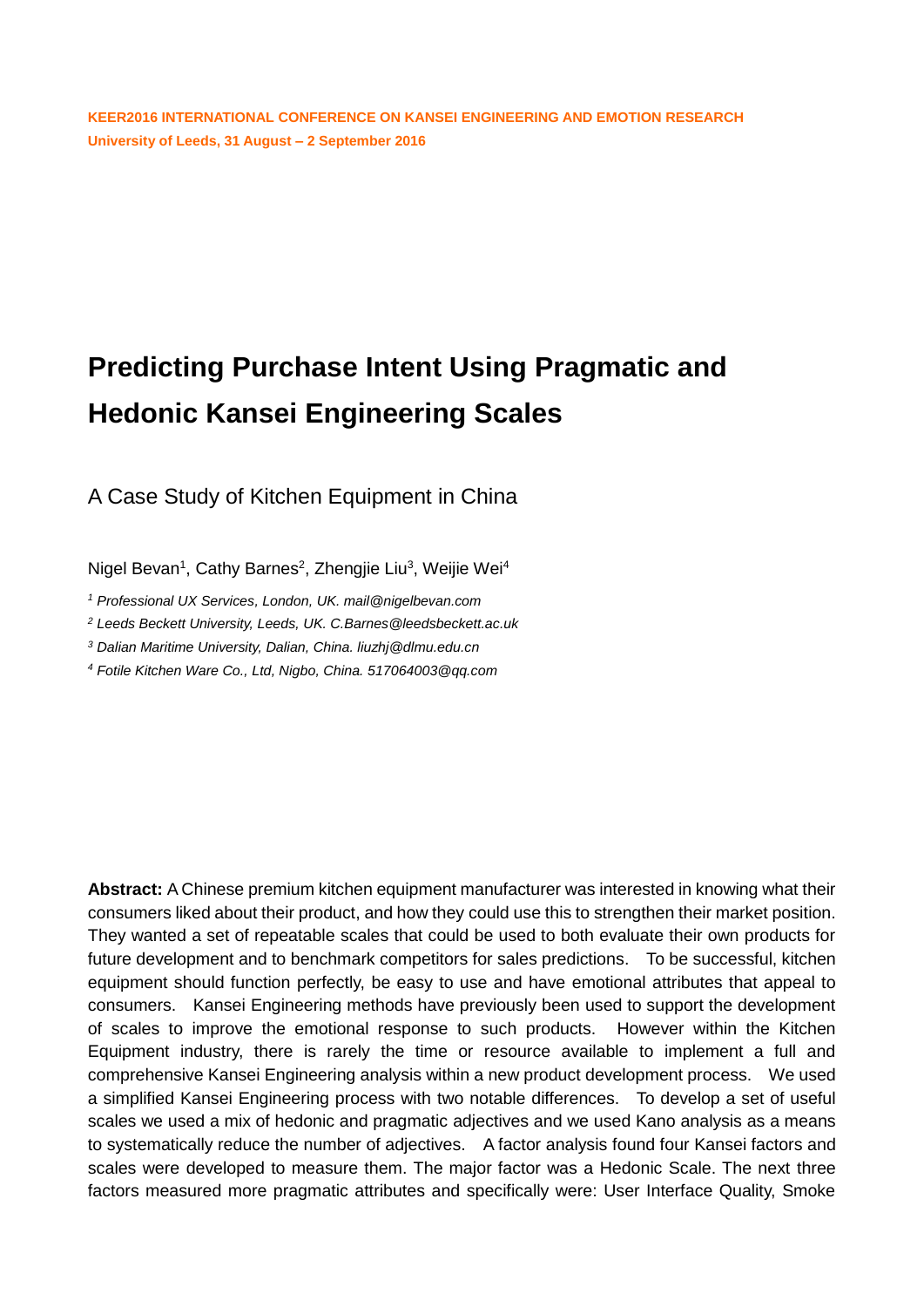Extraction Quality and Ease of Cleaning. The four factors contributed to 70% of the variance. These factors can be used by the company as repeatable measurement scales to both evaluate their own products for future development and to benchmark competitors for sales predictions.

**Keywords:** Kansei Engineering, Kano Analysis, Kitchen Equipment, AttrakDiff.

## <span id="page-2-0"></span>**1. INTRODUCTION**

To be successful in the marketplace, products must not only function correctly, and be easy to use, they need to have emotional attributes that appeal to the target buyers. This is increasingly important in today's consumer driven society but yet very difficult to develop. Many tools and techniques have been proposed as approaches that can systematically design successful consumer products such as QFD (Hauser & Clausing, 1988), robust design (Taguchi, 1987) and Kansei Engineering.

Kansei Engineering is an approach that successfully matches user perceptions against the physical features of a set of products but has been criticized as being very labour intensive. Thus a simplified Kansei Engineering process has been proposed (Barnes et al, 2008) to streamline the method and make it more suitable for implementation within an industrial context. But it still has problems and so researchers have looked at combining different tools together to create a more comprehensive methodology. Kano analysis has been suggested (Hartono & Chuan, 2011) as a tool to combine with Kansei Engineering to better understand the product attributes that are really important to the consumer.

This paper presents a case study in collaboration with a kitchen equipment manufacturer in China. Kitchen equipment is no different from any other consumer product. To be successful the products must meet the requirements of operation, and look pleasing within a domestic setting. Consumers choose their equipment based on both performance and aesthetics and therefore make this sector a good example of how Kano and Kansei Engineering can combine to predict sales performance. However, the company was also interested in knowing how they could improve these consumer attributes to strengthen their market position. They wanted the research to deliver a set of repeatable scales that could be used to both evaluate their own products for future development and to benchmark competitors for sales predictions. Thus the paper also shows how the study supported the development of a set of repeatable scales for implementation within the company's new product development process to enhance the design of future innovative products.

# **2. EXTENDING KANSEI ENGINEERING**

Kansei Engineering in its many forms has long been used to successfully match user perceptions against the physical features of a set of products (Nagamachi, 1995). Over the last twenty years there have been many approaches and applications of Kansei Engineering to many different types of products such as work vehicles (Schutte & Ekland, 2005), gardens (Matsubara et al, 2011) and packaging (Henson et al, 2006).

However, it has been noted that to fully apply Kansei Engineering is a very resource intensive and time-consuming activity (Barnes et al, 2008). This makes it difficult for it to be widely adopted in industry, particularly for those sectors that do have long product development cycles. Thus some researchers have attempted to simplify the approach to make it more credible and easier to use in industry situations. One of these approaches was the development of a Kansei Engineering Toolkit targeted primarily at the consumer packaged goods industry, see Figure 1, (for a detailed description see Barnes et al, 2008). This approach has its roots in firmly in Kansei Engineering (Nagamachi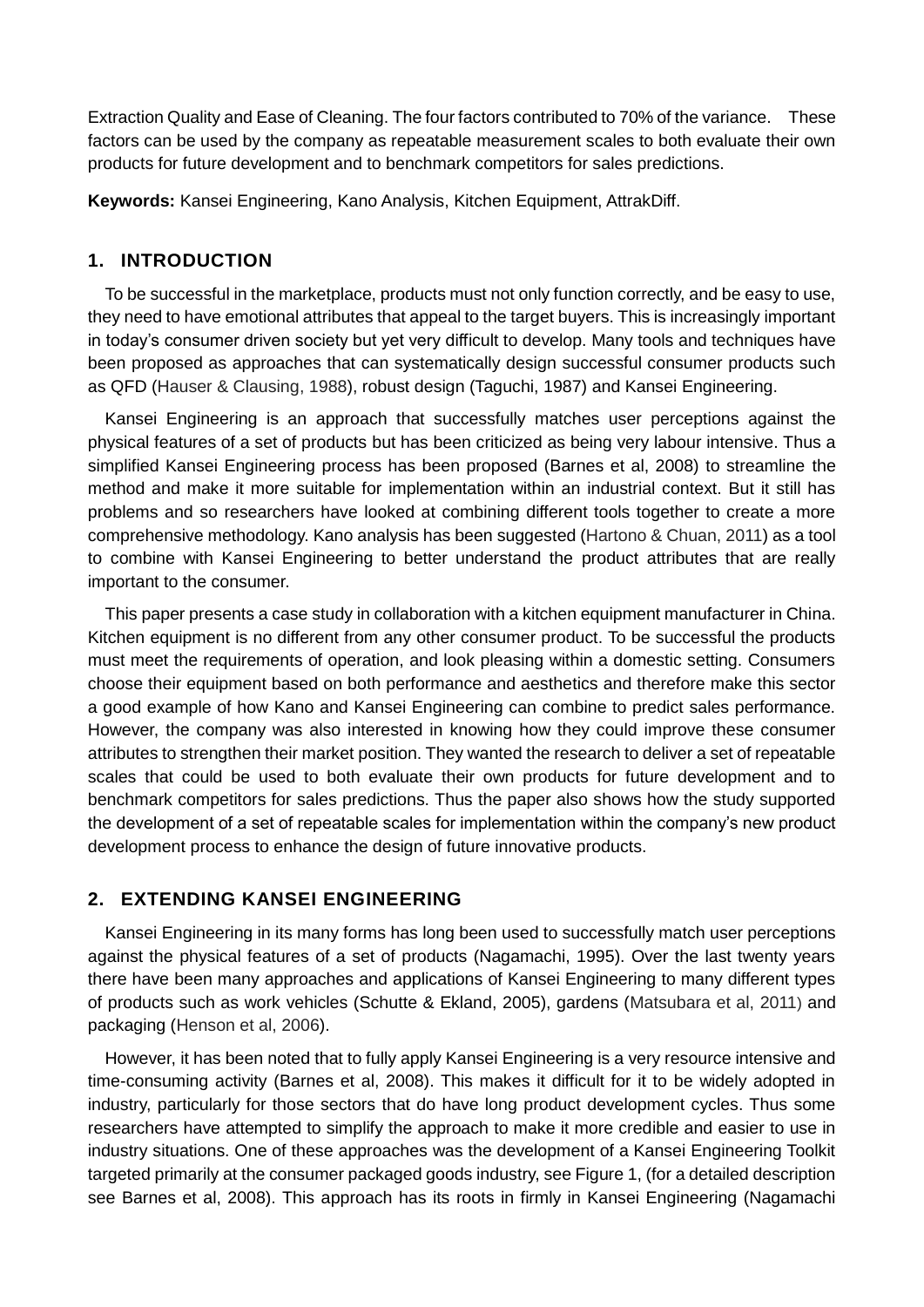1995), which supports the definition of the relationship between product physical properties and consumers' response. However the toolkit further introduces a number of enhancements and simplifications to the more traditional Kansei Engineering approach to make it map onto typical new product development processes in use in industry. The changes that the toolkit proposed were:

- The type 1 'highest level Kansei' is replaced by brand values to ensure that any concept evaluations will be congruent with the brand personality.
- There are structured processes for a) the elicitation of physical properties and b) the selection of the Kansei words to improve robustness and repeatability.
- The semantic differential survey to elicit user perceptions has been reduced in complexity to bring it in line with industry requirements.



**Figure 1:** Kansei Engineering Toolkit (Taken from Barnes et al, 2008)

The study being presented in this paper is based in the home appliances (kitchen equipment) sector and not consumer packaging. Thus the applicability of the Kansei Engineering toolkit needs to be understood and so looked at mapping the similarities between the two industries. Both the home appliances market and the consumer packaged goods sector have relatively short product development cycles when compared to other industries such as automotive. In addition, in both sectors the brand of the product is very important and influential in the purchase decision. The products in both sectors are sold direct to the consumer usually through a third party retail outlet or online. Finally, the functionality of the product and the aesthetics of feature play a significant role in product selection. This is true for both kitchen equipment and packaging. Thus we can conclude that, even though the Kansei Engineering Toolkit had been primarily developed for use within the consumer packaged goods sector, there are many similarities with the home appliance market. The comparable relationship between the product and the consumer means that the Kansei Engineering Toolkit could also be suitable to help understand consumer perceptions of kitchen equipment and link them to the main product features and so will be used in this study.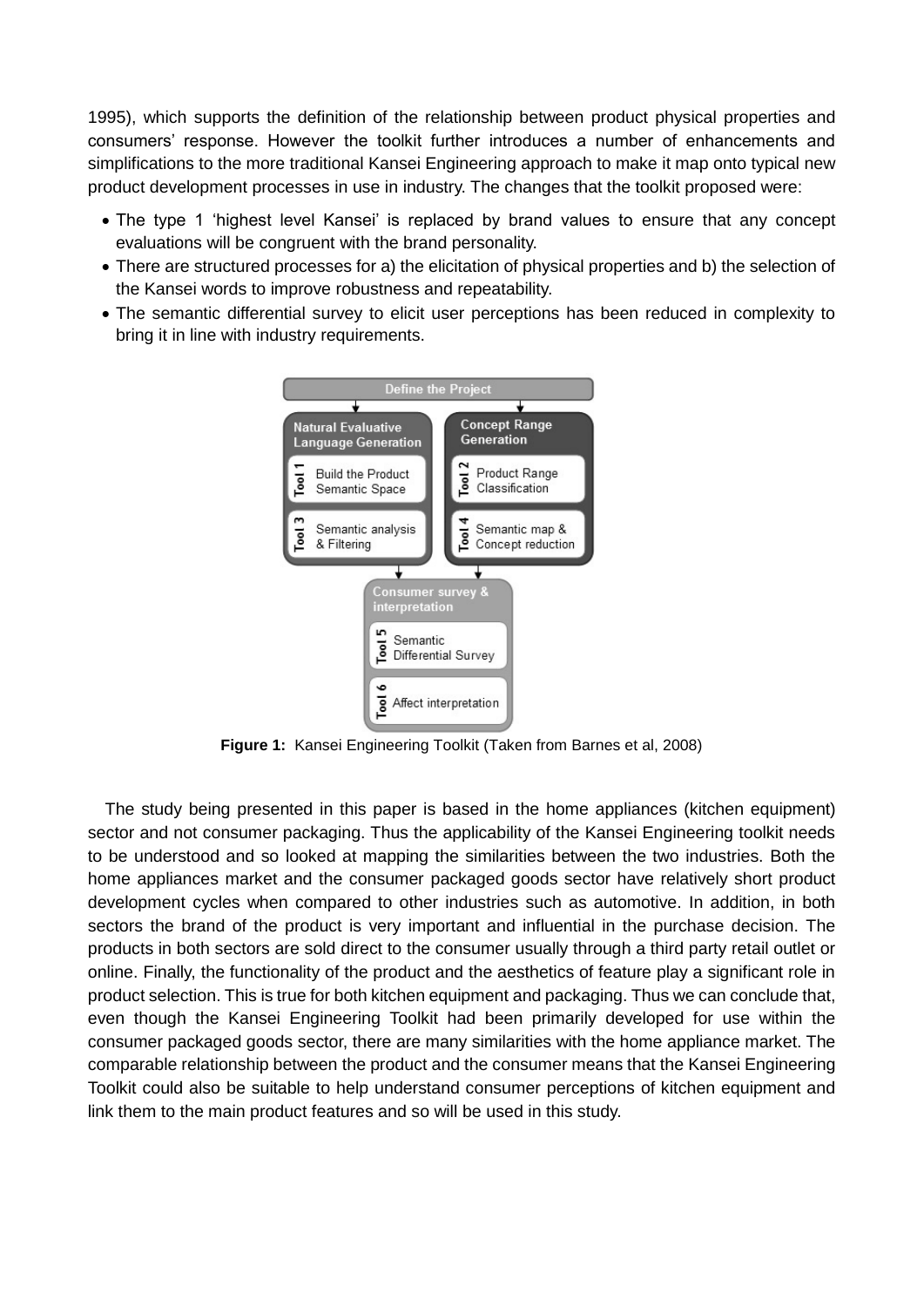#### **2.1 Using Kano Analysis**

The Theory of Attractive Quality (Kano et al, 1984) was developed to challenge the conventional perception of customer satisfaction. Previously to this, consumer satisfaction was seen to be a onedimensional construct. That is the as the perceived quality increases so does the customer satisfaction, and vice versa. However Kano's work criticised this view and argued that there are 5 different types of product quality. These five different types of quality are described below and shown in Figure 2:

- **Attractive Quality** these are the product features that consumers often find hard to describe but if they are present are significant contributors of consumer delight.
- **One-dimensional Quality** the higher the quality of these product features, the more that the consumer will be satisfied.
- **Must-be Quality** if this product feature is absent, the consumer is unlikely to purchase the product.
- **Indifferent Quality** the consumer does not care about this product feature.
- **Reverse Quality** the consumer wants the opposite to the product feature that is provided.



**Figure 2:** The Kano Model of Quality (taken from Berger et al, 1993)

The Kansei Engineering Toolkit described above includes processes for identifying the most significant adjectives from the long list generated (Tool 3: Semantic Analysis and Filtering) and a means of identifying and reducing the relevant product features (Tool 4: Semantic Map and Concept Reduction). However these are far from ideal. Tool 3 applies a set of sematic guidelines to find the right adjectives and then relies on the researcher's judgment to find the most suitable ones. Tool 4 requires the use of a sematic map and the repertory grid technique to identify the features observed by consumers and the features selected the most frequently are carried forward into the next stage. The method does not, however, allow for which features are of most interest to the consumer, or which contribute most (either consciously or unconsciously) to the purchase decision.

Using the Kano model to replace Tools 3 and 4 could overcome these issues. Kano models have been widely used in many different arenas (Löfgren & Witell, 2008) to provide a better view of how consumers evaluate a product and assists companies to focus on the most important attributes to improve. Previous studies have demonstrated that it is possible to categorize the product features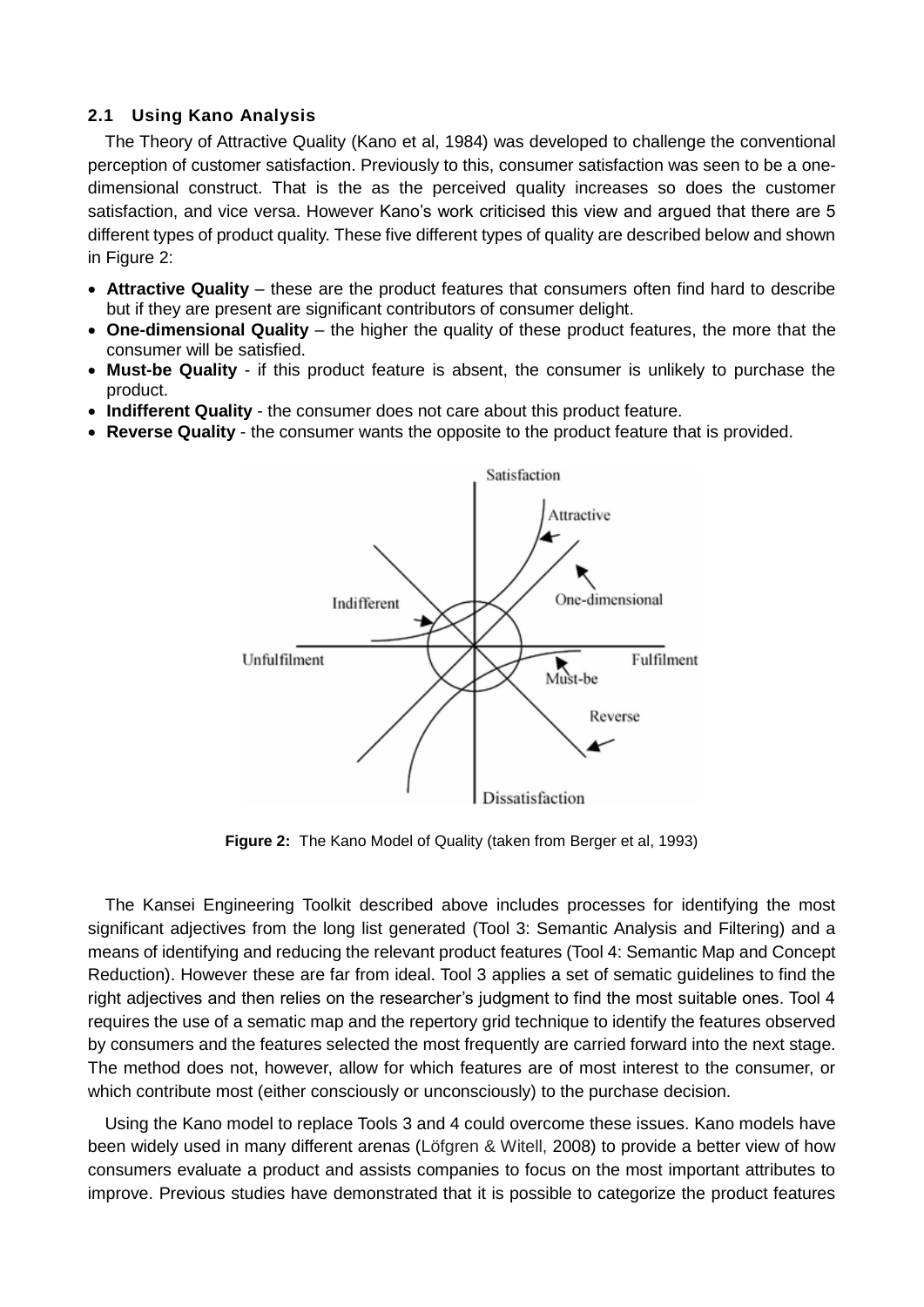using Kano analysis within a Kansei Engineering study. (Hartono & Chuan, 2011), (Llinares & Page, 2011), (Lanzotti & Tarantino, 2007).

Thus, it is proposed that the study utilises the Kano Model to replace Tools 3 and 4. The method will mean that the consumers will provide the data to a) select the correct adjectival descriptors and b) the identification of the most relevant product features (Figure 3). Each adjective and feature will be classified as one of the five different Kano quality categories. It will be the one–dimensional and the attractive features and adjectives that will be carried forward into the semantic differential study. In this way this Kansei Engineering study will ensure that the most important aspects of the Kitchen equipment for the consumers are being analyzed.



**Figure 3:** The Kano Model Integrated within the Kansei Engineering Toolkit

#### **3. THE STUDY**

This study developed a Kansei-based semantic differential scale and compared the results of using this scale and AttrakDiff to evaluate 10 range hoods (cooker exhaust hoods). A range hood is essential in a Chinese kitchen, where the high heat when frying generates large amounts of oil and smoke. Without it, kitchen surfaces become covered in oil. But effective range hoods can be noisy, and the large size of the hood can create an obstacle in the kitchen. And some customers in the study mentioned that appearance and fashion can be a higher priority than functionality.

This paper focuses on the Kansei results. The study took place in Shanghai, China, in conjunction with a Chinese manufacturer of range hoods in October 2015. This paper uses English translations of the scale items that were presented in Chinese (Liu and Bevan, 2016).

#### **3.1 Method**

Kansei Engineering is most often used to understand how to design products with attributes that will create positive emotions. In this case study the manufacturer wanted to understand the factors that influenced purchase decisions, so product function and interaction was also important. For this reason, we collected Kansei words relating to both hedonic and pragmatic aspects. The pragmatic words and phrases were not specific product features, but perceptions, such as: "high smokegathering efficiency" and "easy to clean".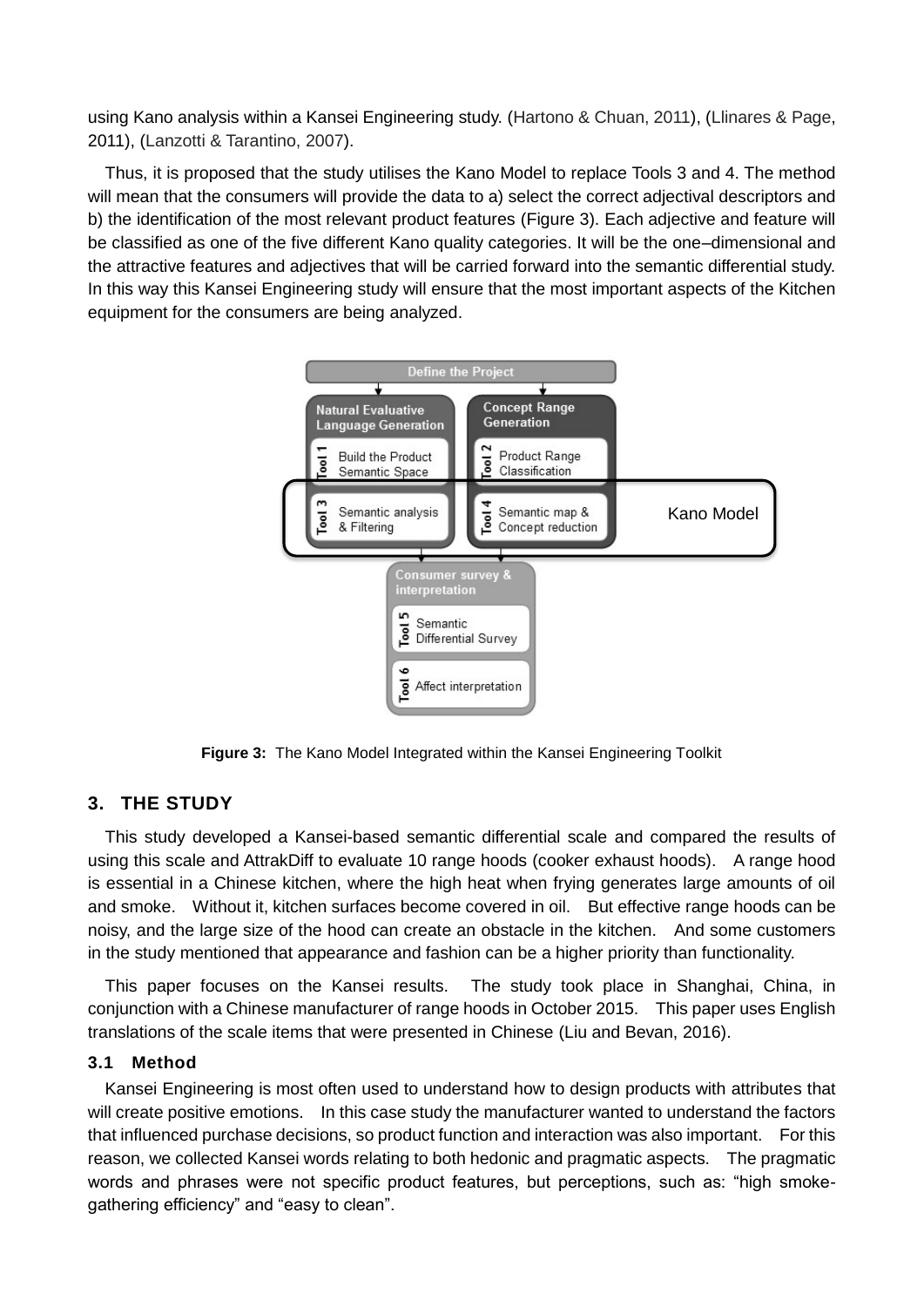The Simplified Kansei Engineering method was applied in the following way:

#### **1. Identify the type of product and context of use to be evaluated**

The manufacturer was interested in how customers made a purchase decision for range hoods in the showroom.

#### **2. Identify the types of customers to be recruited**

Customers were recruited based on earning a minimum monthly income, an even distribution of age between 30 and 55, a male to female ratio of approximately 4:6, and have purchased a premium brand range hood in the last 2 years.

# **3. Identify what information customers would have before making a purchase decision**

10 customers were interviewed to find out where they obtained information about range hoods, and what information they would have before making a purchase decision. This information was provided in the evaluation session to better simulate the real-life showroom experience. They were also asked which physical features and functions were most important, to provide a basis for selecting a range of products for evaluation.

#### **4. Gather affective words and phrases**

Hedonic and pragmatic words and phrases for use as potential Kansei scale items were obtained by reviewing online and printed marketing material (66 items) and from two customer focus groups in the simulated showroom environment that probed customers' affective response to range hoods (81 items). The most relevant 32 hedonic attributes and 34 pragmatic attributes were selected.

#### **5. Use Kano analysis to reduce the number of words and phrases**

94 customers were invited to a simulated showroom environment where 10 range hoods with different features were displayed. After examining the range hoods, customers rated the relevance of the 66 hedonic and pragmatic words and phrases to range hoods, using the 5 point Kano scale, and also gave each one an importance rating. Kano analysis was used to select the 17 hedonic and 10 pragmatic words that had high scores for "more is better" (onedimensional quality) or "surprise and delight" (attractive quality) and that were judged as important.

#### **6. Create a scale to evaluate the products**

A semantic differential scale was created using the identified hedonic and pragmatic attributes and an additional five more specific sound and display effect attributes of concern to the manufacturer (Table [1\)](#page-2-0).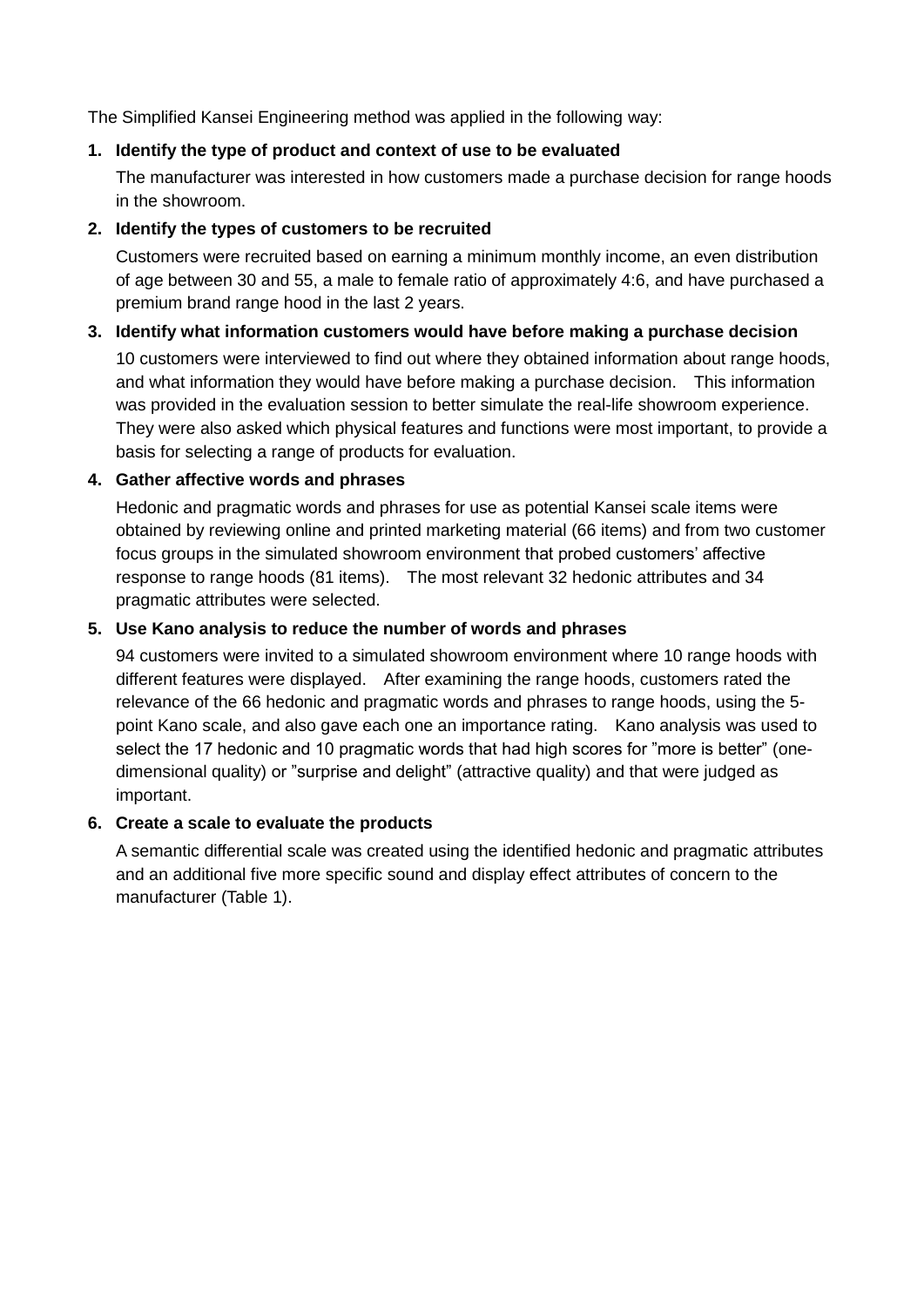| <b>Hedonic</b>                       | Pragmatic                                   |
|--------------------------------------|---------------------------------------------|
| Well-integrated                      | Easy to dismantle                           |
| Looks fashionable                    | Practical and useful                        |
| Does everything it is supposed to do | High smoke-gathering efficiency             |
| Compact: gives a feeling of space    | Not troublesome                             |
| Well-coordinated                     | Health benefit                              |
| Very fine finish                     | High quality texture/material               |
| Very stylish                         | Good for health                             |
| Smart and delicate                   | Outside surface easy to clean               |
| Good looking                         | High suction                                |
| Looks high-end                       | Easy to clean                               |
| Unique design                        | Will extract all the smoke                  |
| Firm and reliable                    | Sound and display effect                    |
| Looks brand new                      | The noise of the hood is quiet and relaxing |
| High tech                            | The button sound is pleasant                |
| Simple and clean design              | The button light is a not dazzling          |
| Humanized                            | The button light is a refreshing colour     |
| Three dimensional appearance         | The information displayed is clear          |

**Table 1:** Range hood evaluation scale items

#### **7. Select 10 products for evaluation**

The features that had been identified by customers as most important were used to create a product-feature matrix so that products with a representative distribution of features could be used for the evaluation. Each product was rated for the extent to which it possessed a feature (or one of two alternative characteristics) on a scale of 1 to 5. Figure 4 shows the ratings for the 10 most important features.

| <b>Feature</b><br><b>Product:</b> |   | 2              | 3              |   | 5 | 6              |                             | 8 | 9 |                |
|-----------------------------------|---|----------------|----------------|---|---|----------------|-----------------------------|---|---|----------------|
| High fan power                    |   | 2              | 2              | 2 | 3 |                |                             |   |   | 5              |
| Can clean without unscrewing      |   |                | 3              | 3 |   |                |                             |   |   |                |
| Dirt-catching joints              | 2 | 5              | $\overline{c}$ | 2 | 4 | 3              | $\mathcal{D}_{\mathcal{L}}$ | 4 |   | 4              |
| Large or small size hood          | 3 | 4              | $\mathfrak{D}$ | 3 | 4 | 2              |                             |   |   | 4              |
| Post-sales cleaning service       | 5 |                | 5              | 5 | 5 |                |                             |   |   |                |
| Metal or paint finish             |   |                |                |   |   |                |                             |   |   | 5              |
| Side suction or top suction       | 3 |                | 2              | 3 |   | $\overline{c}$ | 3                           | 3 |   |                |
| Large or small suction hole       | 3 | $\overline{c}$ | 3              | 3 | 5 |                |                             |   | 2 | $\overline{c}$ |
| Uses paper lined oil cup          |   | 5              |                |   |   |                |                             | 5 |   | 5              |
| Central keypad or side keypad     |   |                |                |   |   |                |                             |   |   |                |

**Figure 4:** Rating of the extent to which each product possesses each feature

Each of the 10 selected products was accompanied by a poster containing the information about the product that customers would typically have (Figures 5 and 6).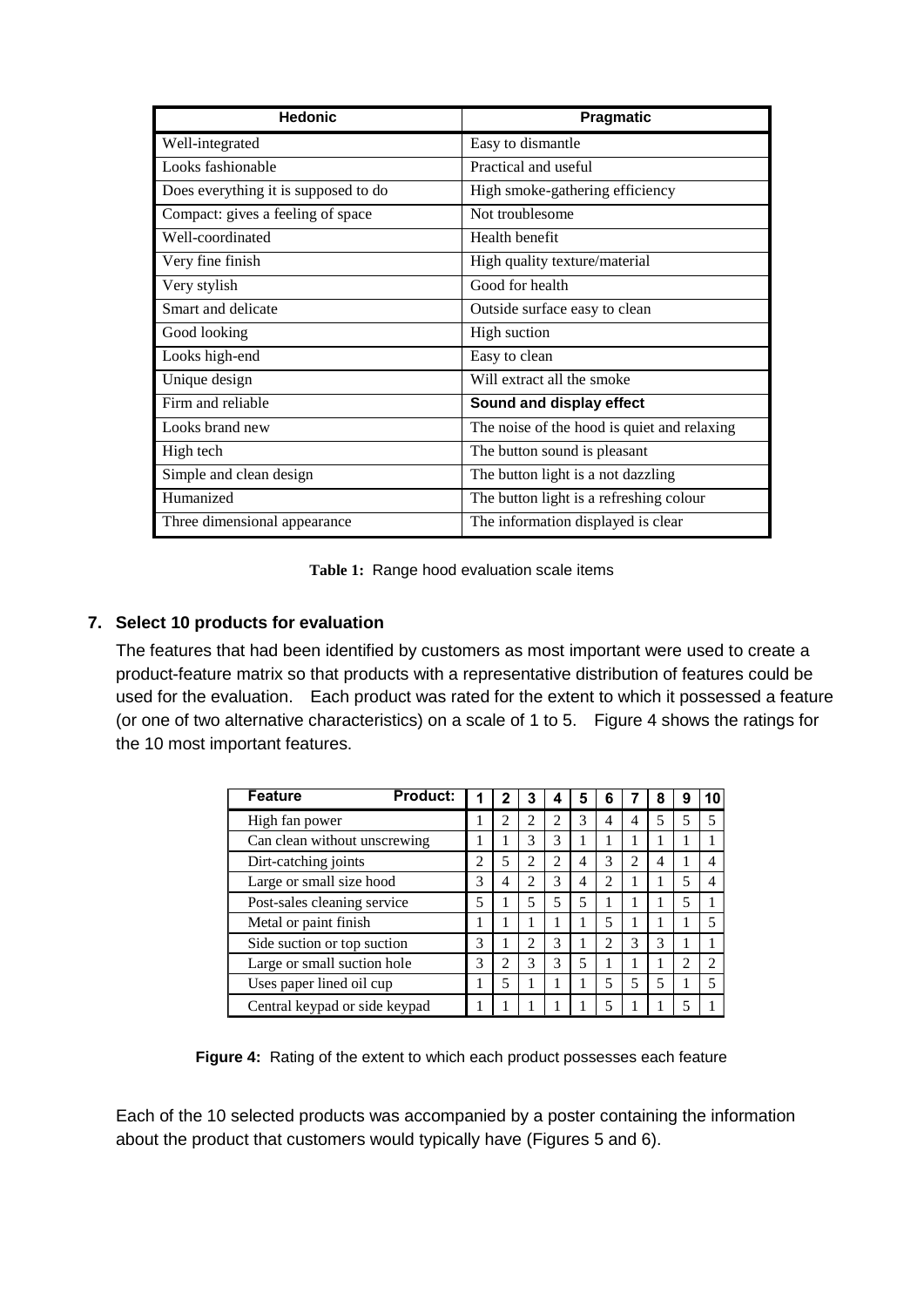



**Figure 5:** Example of a top suction range hood **Figure 6:** Example of a side suction range hood

#### **8. Customers use the scale to evaluate the products**

Customers were recruited to evaluate the products in a showroom-like environment. Data was obtained from 113 customers who rated them in a counterbalanced order using the 32 scale items and a Chinese translation of AttrakDiff (Hassenzahl, 2001, 2003), as well as additional items, including their willingness to buy. One of the reasons for this large number of items was to provide a basis for comparing the Kansei and AttrakDiff data. This created rather long session times of up to 2 hours, so each customer was accompanied by a facilitator who inputted the data.

Valid data was obtained from 102 customers: 5 customers did not evaluate all the products, and the facilitators reported that 6 other customers were not taking the task seriously.

#### **9. Factor analysis to identify the Kansei factors**

The scale item and AttrakDiff data were factor analyzed (principal components with varimax rotation) to identify the Kansei and AttrakDiff factors. The most meaningful results were obtained with four Kansei factors and two AttrakDiff factors. The ratings for each product on each factor were calculated.

# **3.2 Results**

From factor analysis of the Kansei ratings of 10 hoods by 102 people, the four factors shown in Table 2 were identified: a hedonic factor and pragmatic factors related to user interface quality, smoke extraction quality and ease of cleaning. They explained 70% of the variance: 28% for the hedonic factor, and a total of 43% for the pragmatic factors.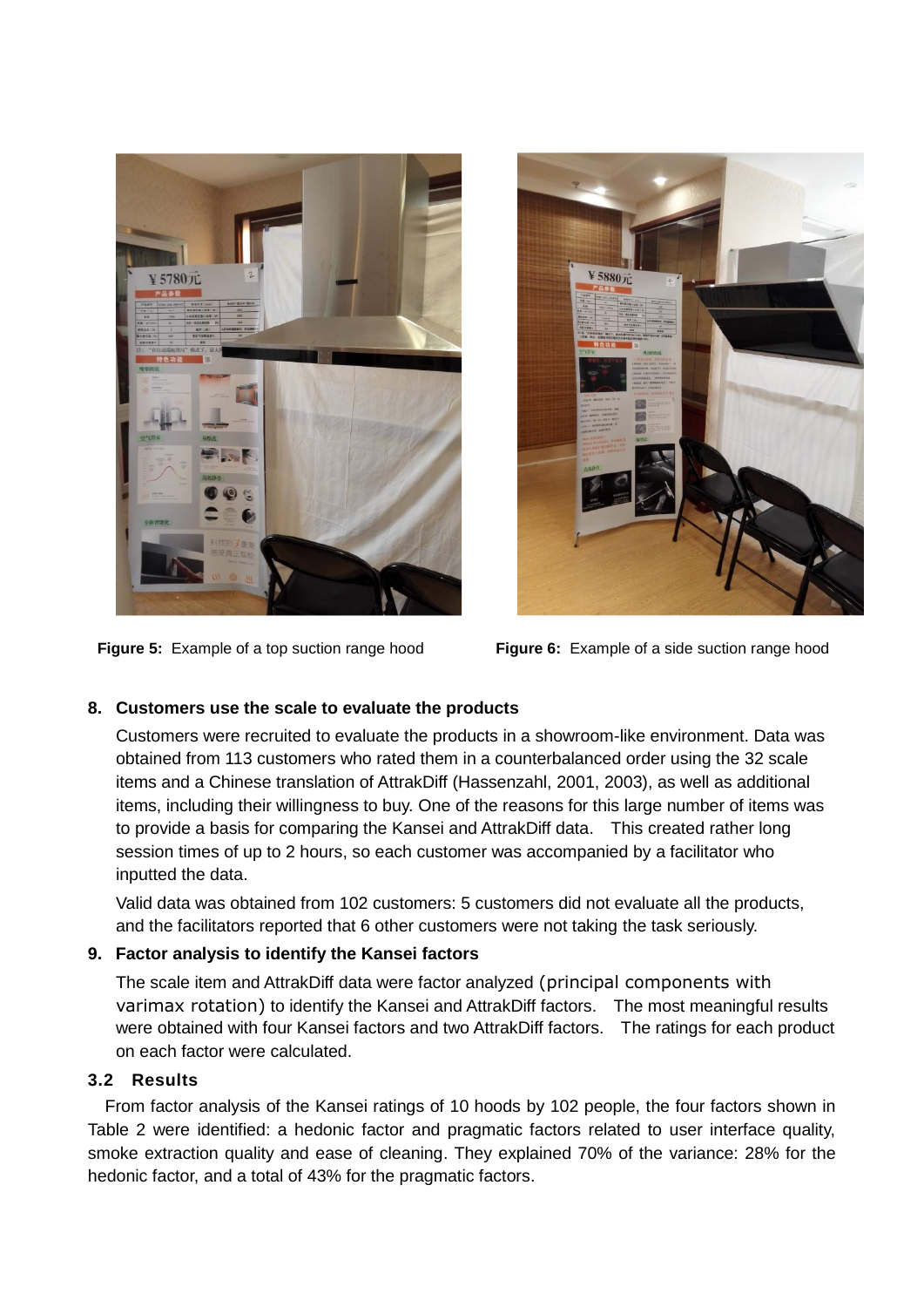The highest loading items on each scale are shown in Tables 3 and 4. All the scales had high levels of Chronbach's alpha (Table 2), indicating good internal consistency, although for the hedonic scales with α>0.95, some items are probably redundant (Streiner, 2003).

| Table 2: Variance explained by each factor,   |                                           |          |             |  |
|-----------------------------------------------|-------------------------------------------|----------|-------------|--|
| Chronbach's alpha for the scales, and         |                                           |          |             |  |
| correlation of the scales with willingness to | buy (WTB)                                 |          |             |  |
| Factors                                       | Variance<br>$\mathbf{r}$ and $\mathbf{r}$ | $\alpha$ | Correlation |  |

| Tactors             | V alialice<br>Explained | α   | COLICIALIOII<br>with WTB |
|---------------------|-------------------------|-----|--------------------------|
| 1. Hedonic          | 28%                     | .96 | 0.48                     |
| 2. User interface   | 16%                     | .90 | 0.38                     |
| 3. Smoke extraction | 14%                     | .91 | 0.43                     |
| 4. Design quality   | 12%                     | .87 | 0.49                     |
| Combined pragmatic  | 43%                     |     | 0.48                     |
|                     |                         |     |                          |
| Total               | 70%                     |     |                          |
|                     |                         |     | 6.                       |

#### **Table 3:** Items with highest loadings on the hedonic factor

| <b>Hedonic factor</b>        |         |
|------------------------------|---------|
|                              | Loading |
| Looks Fashionable            | 0.86    |
| Good Looking                 | 0.84    |
| Looks High End               | 0.80    |
| <b>Smart and Delicate</b>    | 0.78    |
| Unique design                | 0.77    |
| Very Fine Finish             | 0.77    |
| Looks Brand New              | 0.74    |
| High Tech                    | 0.71    |
| Three Dimensional Appearance | 0.70    |
| Very Stylish                 | 0.68    |

|                   |  | Table 4: Items with highest loadings on the |  |
|-------------------|--|---------------------------------------------|--|
| pragmatic factors |  |                                             |  |

| <b>Pragmatic factors</b>                    |      |  |  |
|---------------------------------------------|------|--|--|
| Loading                                     |      |  |  |
| User interface quality                      |      |  |  |
| The button light is a refreshing color      | 0.76 |  |  |
| The button light is not dazzling            | 0.75 |  |  |
| The button sound is pleasant                | 0.71 |  |  |
| The information displayed is clear          | 0.66 |  |  |
| The noise of the hood is quiet and relaxing | 0.58 |  |  |
| Not troublesome                             | 0.51 |  |  |
| <b>Smoke extraction quality</b>             |      |  |  |
| Will extract all the smoke                  | 0.80 |  |  |
| High smoke gathering efficiency             | 0.79 |  |  |
| High suction                                | 0.79 |  |  |
| Health benefit                              | 0.63 |  |  |
| Firm and Reliable                           | 0.58 |  |  |
| <b>Ease of cleaning quality</b>             |      |  |  |
| Easy to Clean                               | 0.80 |  |  |
| Easy to Dismantle                           | 0.78 |  |  |
| <b>Outside Surface Easy to Clean</b>        | 0.65 |  |  |

#### **Ratings for each product**

Customers were asked which product they would most like to buy, and Figure 7 shows the products arranged in order of preference, together with the number of customers who said that they prioritized fashion and beauty over removing the oil smoke thoroughly. The same order is used in Figures 8 and 9.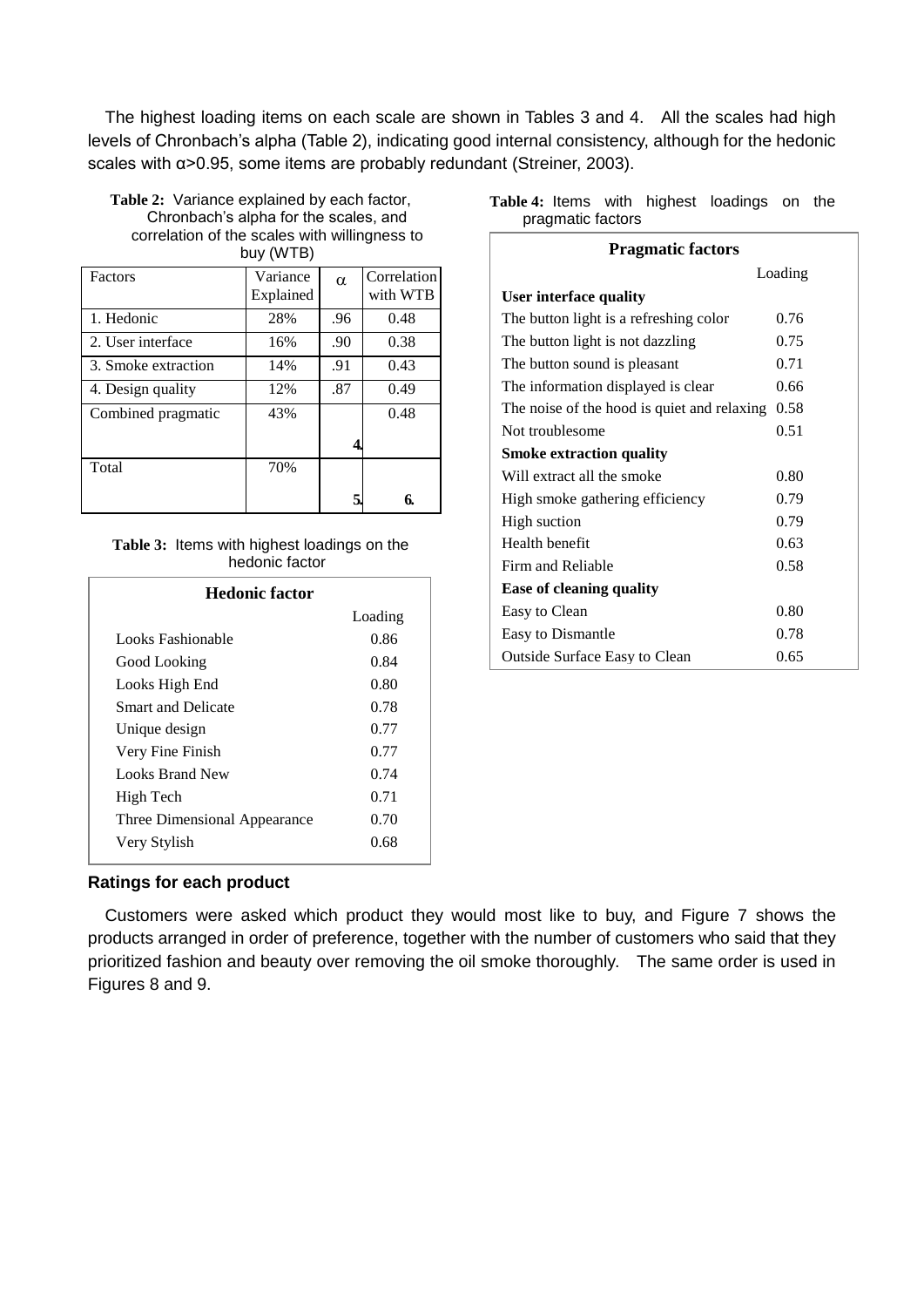

**Figure 7:** Frequency of products that customers said that they would most like to buy. **Figure 8:** Hedonic ratings for each product.



We calculated a hedonic scale value and a pragmatic scale value for each hood. Figure 8 shows the ratings for each product on the hedonic scale. The ratings are generally consistent with purchase preference (although the reasons for the willingness to buy P5 despite low ratings could be investigated).



**Figure 9:** Pragmatic ratings for each product (scale +3 to -3)

Figure 9 shows the ratings for each product on Kansei items for the pragmatic factors shown in Table 4. Although the differences between products are smaller, the differences for all the factors are significant (at  $p = <.001$ ). The Ease of cleaning quality factor shows the same pattern as Hedonic quality, while User interface quality and Smoke extraction quality are more varied.

Although the hedonic and pragmatic factors have similar correlations with willingness to buy (Table 3), it is apparent that there is more agreement between customers on which products have desirable hedonic properties than which products have desirable pragmatic properties. Thus despite a correlation between pragmatic factors and willingness to buy on an individual level, there is a lack of agreement between customers about which pragmatic properties are more desirable and about the criteria for each pragmatic property. For this reason there were also no clear correlations between Kansei factors and the identified product features. Further analysis of the data may reveal distinct groups of customers, differentiated by their preferences, which could show clearer relationships between Kansei scale ratings and product features.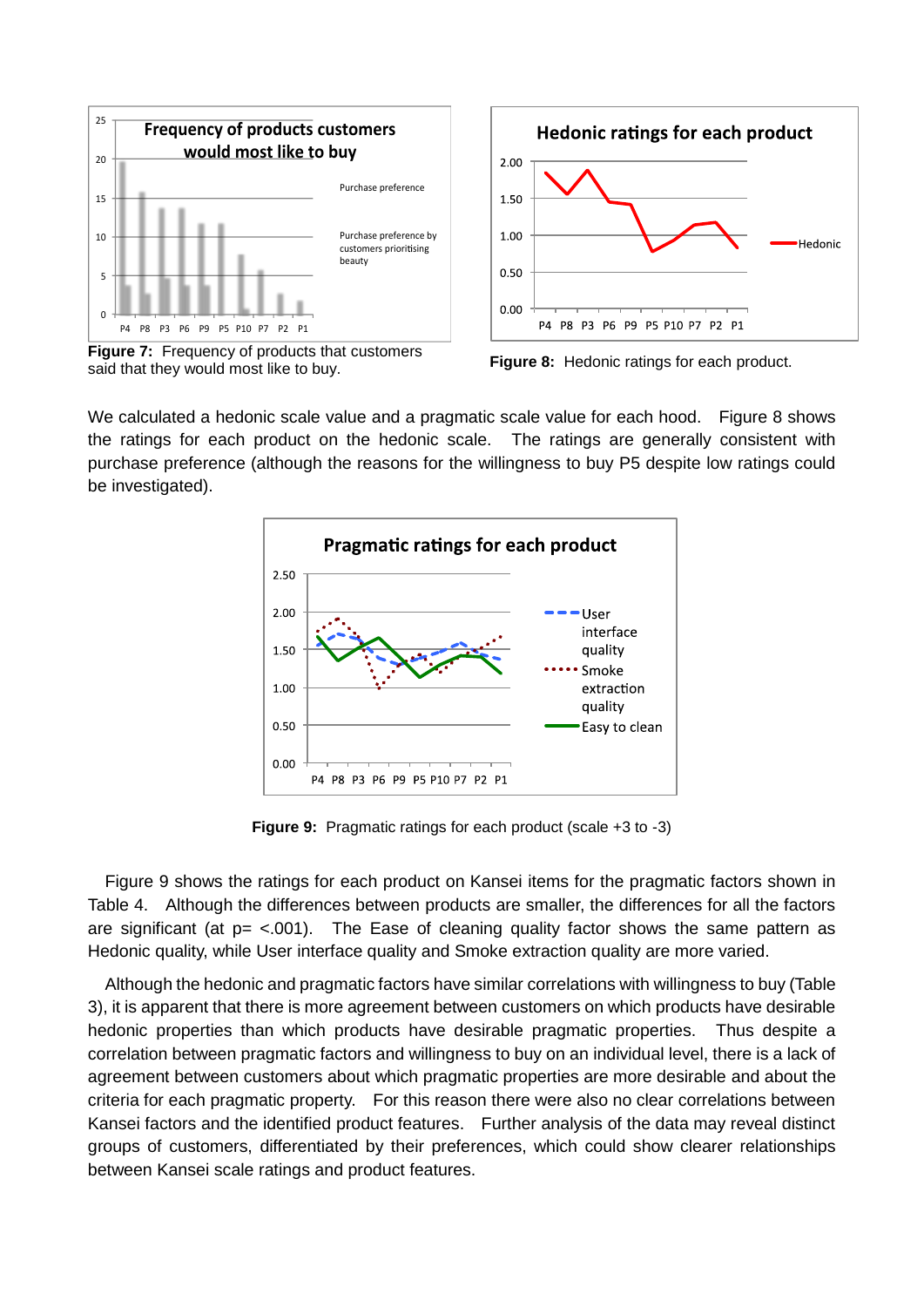#### **6.1 AttrakDiff results**

The results obtained from the Kansei scales were compared with the results obtained from using the existing AttrakDiff scale (Bevan et al, 2016). The objective was to find out to what extent specifically constructed Kansei scales reveal more information about a product than a more generic, prestructured instrument, such as AttrakDiff? In summary, the conclusions were:

a) *Would using the AttrakDiff attributes as general Kansei attributes add value to the Kansei Engineering analysis?*

In the Simplified Method, the type 1 'highest level Kansei' items are replaced by a focus on brand values. It was hypothesised that including AttrakDiff attributes in a combined analysis might fill this gap and strengthen the Kansei analysis. But including the items did not change the factor structure and did not make the factors any easier to interpret. From this perspective, addition of AttrakDiff to Kansei did not provide any additional benefit.

b) *How would the conclusions derived from use of the Kansei Engineering scale compare with use of the AttrakDiff scale?* 

A scale composed of a subset of AttrakDiff items provided at least as good an evaluation of hedonic quality as a scale based on the identified Kansei items, although the AttrakDiff scale provides less detailed, product-specific feedback. As would be expected, Kansei Engineering identifies more product-specific pragmatic factors and individual scale items are also easier to interpret. So using Kansei factors and AttrakDiff to evaluate products provide different benefits.

## **7. DISCUSSION**

#### **7.1 Correlation with willingness to buy**

The results showed a modest correlation of 0.48 between hedonic ratings and willingness to buy, as confirmed by the higher hedonic ratings given to the most preferred products to purchase (Figures 7 and 8). The products with higher hedonic ratings were also the ones that were most preferred by customers prioritizing beauty over functionality (Figure 7). This confirmed to the manufacturer the importance of designing products that had a high hedonic rating.

Although a hedonic scale based on AttrakDiff items had the same correlation of 0.48 with willingness to buy (Bevan et al, 2016), the Kansei scale has the advantage that the scale items (Table 3) are more specifically related to range hood design characteristics, so inspecting scores for individual scale items can help explain a particularly high or low overall hedonic score.

The combined pragmatic ratings showed the same correlation of 0.48 with willingness to buy, but there was more diversity in customer preferences, resulting in smaller overall differences between products (Figure 9). So while the perceived Ease of cleaning, Smoke extraction quality and User interface quality have an important influence on the purchase decision, it appears that customers do not judge these qualities in a consistent way. For example some hoods sucked air around a central plate to create a "wind wall" to isolate the fumes. But some customers mentioned that they thought that the central plate would block the air intake, and thus reduce the smoke extraction. This presents a challenge to the manufacturers to convey to the customers the intended benefits of their unique design features.

There were no distinct patterns of preferences related the demographic variables, but it is possible that with further research it might be possible to differentiate groups of users with preferences for particular types of design features (for instance: modern/traditional, compact/large or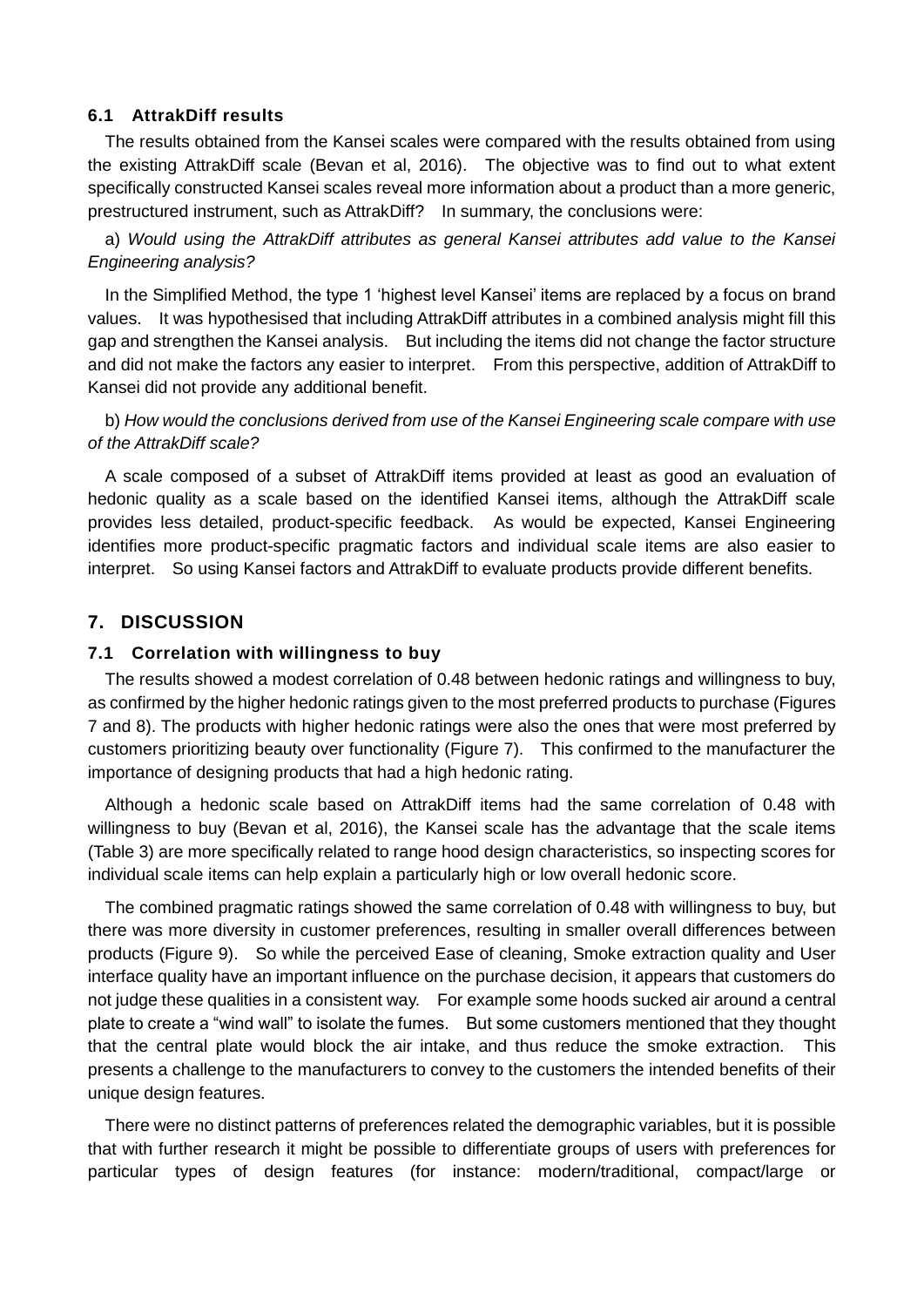discreet/showy). Without this grouping, it was not possible to obtain one of the potential benefits of Kansei Engineering, which is to find out how particular features create specific hedonic responses.

#### **7.2 Reuse of the scale**

The identified Kansei scales can be used by the manufacturer to evaluate future range hoods, and compare them with other manufacturers' range hoods. Kansei scales are designed to evaluate a specific type of product in a specific context of use: in this case making a purchase decision for range hoods. While the pragmatic scale is specific for the features of range hoods, the hedonic scale is also likely to be applicable to other kitchen equipment that generates similar emotions.

Alternatively, as noted, the identified subset of AttrakDiff has a high correlation with willingness to buy, and would have wider applicability as it uses more general questions.

#### **7.3 Could the same method be used outside China?**

The method used in China was based on the procedure that had previously been developed by the second author in the UK, as an adaptation of the Kansei Engineering Toolkit for the packaging industry. When the method was first piloted in China, some adjustments were made:

- One of the benefits of using Kano analysis is that large amounts of data can easily be collected by an online survey. However the third author judged that in China data would be more reliable if collected face-to-face. This had the advantage that participants could be familiarized with features of different range hoods, but made the study expensive to carry out. Thus the results do not provide evidence of the appropriateness of using a remote Kano evaluation for complex products.
- The procedure developed in the UK used about 10 items in the evaluation scale in order to keep the session time for evaluating 10 products to one hour. In China in order to compare the value of different scale items a total of 60 items were used. To minimize session times and maintain the interest of participants, each participant was accompanied by a facilitator who entered all the answers. Using facilitators is more expensive, but for more complex products, 10 items may not be sufficient, which could make self-administered session times unacceptably long.

# **8. CONCLUSIONS**

The results of the case study demonstrated that a simplified form of Kansei Engineering can be used to identify both the hedonic and pragmatic affective responses to kitchen equipment such as range hoods.

It was also helpful to introduce the Kano model as it demonstrated very clearly the key features and attributes that contributed to the consumer satisfaction. From the resulting consumer satisfaction scale, the manufacturer received a useful tool to evaluate the user's affective responses that could potentially influence the users' purchase decision after inspecting or using a kitchen product. This makes future applications of Kansei Engineering much more streamlined and cost effective, saving time and resource for the manufacturer. Yet because the research has been done using this approach, they have confidence that the results will be relevant to their consumers going forward.

The study showed that whilst AttrakDiff can be used as a quick evaluation tool to compare the emotional response to products, Kansei Engineering provides more detailed and relevant data to support design.

Future work will seek to optimize the Simplified Kansei Engineering Method to identify the most cost-effective number of participants and words and phrases to use in the evaluation to reliably identify the Kansei factors.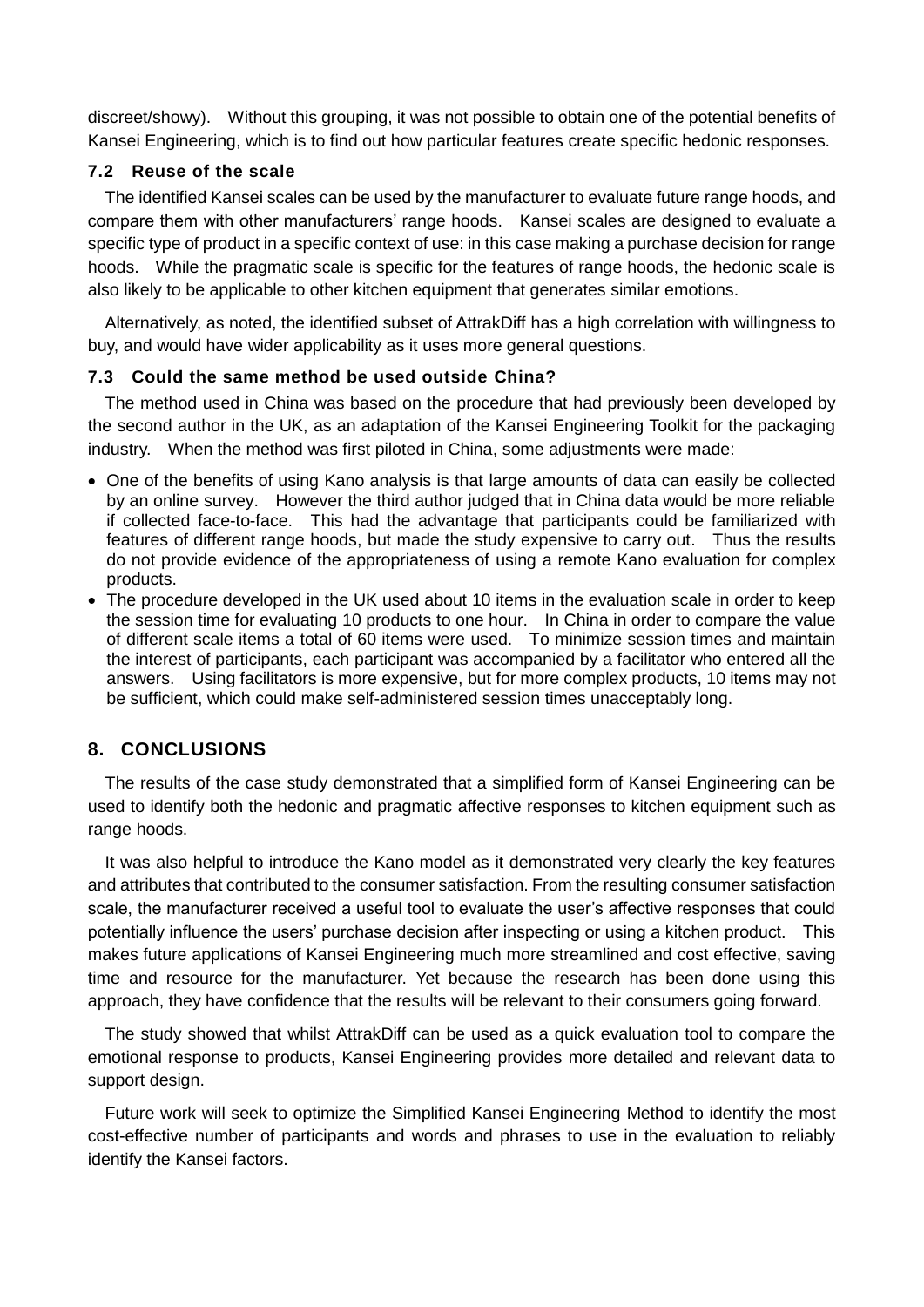# **ACKNOWLEDGMENTS**

We thank the students from Dalian Maritime University: Hui Li, Huitian Miao, Li Wang, Qing Xu, Xinru Liu, Bingbing Wang, Ziwei Wang and Xiaotong Wang for their contributions to the case study, and Fotile Kitchen Ware Co., Ltd, for their sponsorship of the work.

# **REFERENCES**

Barnes, C., Childs, T., Henson, B. and Lillford, S. (2008). Kansei engineering toolkit for the packaging industry, The TQM Journal, 20(4) pp. 372-388/ [https://www.researchgate.net/publication/200552795\\_Kansei\\_engineering\\_toolkit\\_for\\_the\\_packaging\\_indust](https://www.researchgate.net/publication/200552795_Kansei_engineering_toolkit_for_the_packaging_industry) [ry](https://www.researchgate.net/publication/200552795_Kansei_engineering_toolkit_for_the_packaging_industry)

Berger, C; Blauth, R; Boger, D; Bolster, C; Burchill, G; DuMouchel, W; Pouliot, F; Richter, R; Rubinoff, A; Shen, D; Timko, M; Walden, D. (1993). Kano's Methods for Understanding Customer-defined Quality, In: Center for Quality Management Journal, Vol. 4 (Fall 1993), pp. 3 - 36.

Hassenzahl, M. (2001). The effect of perceived hedonic quality on product appealingness. International Journal of Human–Computer Interaction, 13, 481–499.

Hassenzahl, M. (2003). The thing and I: Understanding the relationship between user and product. In M. Blythe, C. Overbeeke, A. F. Monk, & P. C. Wright (Eds.), Funology: From usability to enjoyment (pp. 31–42). Dordrecht, the Netherlands: Kluwer Academic.

Hauser, J. R. and Clausing, D. (1988). The house of quality. Harvard Business Review, May–June, 63-73

Henson, B., Barnes, C. J., Livesey, R., Childs, T. H. C.,& Ewart, K. (2006). Affective consumer requirements: A case study of moisturizer packaging. Concurrent Engineering: Research and Applications, 14(3), 187–196.

Hartono, M., and Chuan, T. K. (2011). How the Kano Model Contributes to Kansei Engineering in Services. Ergonomics 54 (11): 987 – 1004.

Kano, K.H., Hinterhuber, H.H., Bailon, F. and Sauerwein, E. (1984). How to delight your customers." Journal of Product and Brand Management 5.2: 6-17.

Lanzotti, A., Tarantino, P. (2007). Kansei Engineering Approach for Identifying Total Quality Elements. Proceedings of 10th QMOD Conference. Helsingborg (Sweden), 18/20 June 2007.

Llinares, C. and Page, A.F. (2011). Kano's model in Kansei Engineering to evaluate subjective real estate consumer preferences, International Journal of Industrial Ergonomics 41, p. 233-246.

Liu, Z. and Bevan, N. (2016). Kansei and AttrakDiff scale items in Chinese. http://nigelbevan.com/kansei.htm

Löfgren, M, and Lars W. (2008). Two decades of using Kano's theory of attractive quality: a literature review. The Quality Management Journal 15.1: 59.

Matsubara, T., Ishihara, S., Nagamachi, M., & Matsubara, Y. (2011). Kansei analysis of the Japanese residential garden and development of a low-cost virtual reality Kansei engineering system for gardens. Advances in Human-Computer Interaction, 2011, 3.

Nagamachi, M. (1995). Kansei engineering: a new ergonomic consumer-oriented technology for product development. International Journal of industrial ergonomics 15.1: 3-11.

Schütte, S, and Eklund, J. (2005). Design of rocker switches for work-vehicles—an application of Kansei Engineering. Applied ergonomics 36.5: 557-567.

Streiner, D.L. (2003). Starting at the beginning: an introduction to coefficient alpha and internal consistency. J Pers Assess. 80(1):99-103.

Taguchi, G. (1987). System of Experimental Design: Engineering Methods to Optimize Quality and Minimize Costs, translated by Tung, L.W., Quality Resources: A division of the Kraus Organization Limited, White Plains, NY; and American Supplier Institute, Inc. Dearborn, MI, Vol. 1, pp. 1-531.

# **BIOGRAPHY**

Short biography of author 1 (100 words max) (leave blank for reviewing)